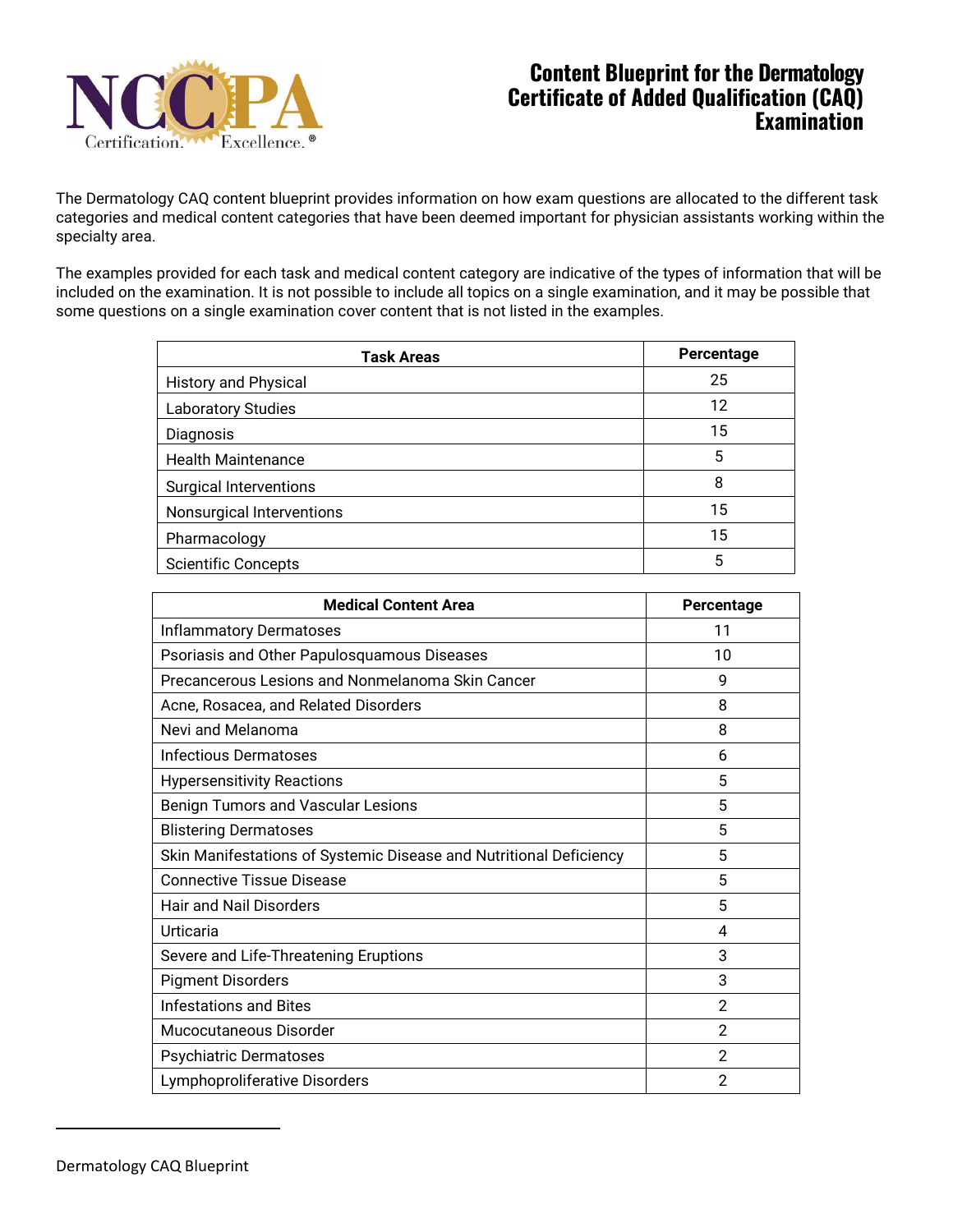# **Task Categories**

### **History and Physical (25%)**

- Understand the significance of primary and secondary clinical morphology, including distribution and dermoscopic findings
- Take an effective history including genetic, social, family, and medical risk factors
- Understand the progression of current symptoms and history of dermatologic conditions
- Construct a realistic differential diagnosis based on history and physical examination findings

#### **Laboratory Studies (12%)**

- Select appropriate laboratory studies, point-of-care tests, and/or procedures
- Select appropriate biopsy techniques and locations
- Order laboratory monitoring for chronic dermatologic conditions
- Interpret point-of-care test results and pathology reports
- Interpret results of laboratory studies

### **Diagnosis (15%)**

• Use findings from laboratory tests, history, physical examination, and/or dermoscopy to make a diagnosis

#### **Health Maintenance (5%)**

- Instruct patients who are at increased risk for poor wound healing about risk minimization
- Understand skin cancer prevention
- Educate patients on dermatologic conditions
- Educate patients on complications of homeopathic and natural remedies

#### **Surgical Interventions (8%)**

- Understand preoperative considerations for excisional surgery (eg, suture technique and selection)
- Understand the risks and benefits associated with surgical interventions
- Understand the basics of Mohs micrographic surgery
- Understand the management of special situations (eg, anticoagulant therapy, stated allergies to anesthetics, and pregnancy)
- Recognize the clinical settings in which perioperative antibiotics are indicated

#### **Nonsurgical Interventions (15%)**

- Construct initial management and maintenance plan for dermatologic conditions including referral
- Modify management plan, depending on response to therapy
- Understand the risks and benefits associated with nonsurgical interventions
- Understand the management of special situations including anticoagulant therapy, stated allergies to anesthetics, and pregnancy
- Recognize and manage the risks and complications of cosmetic procedures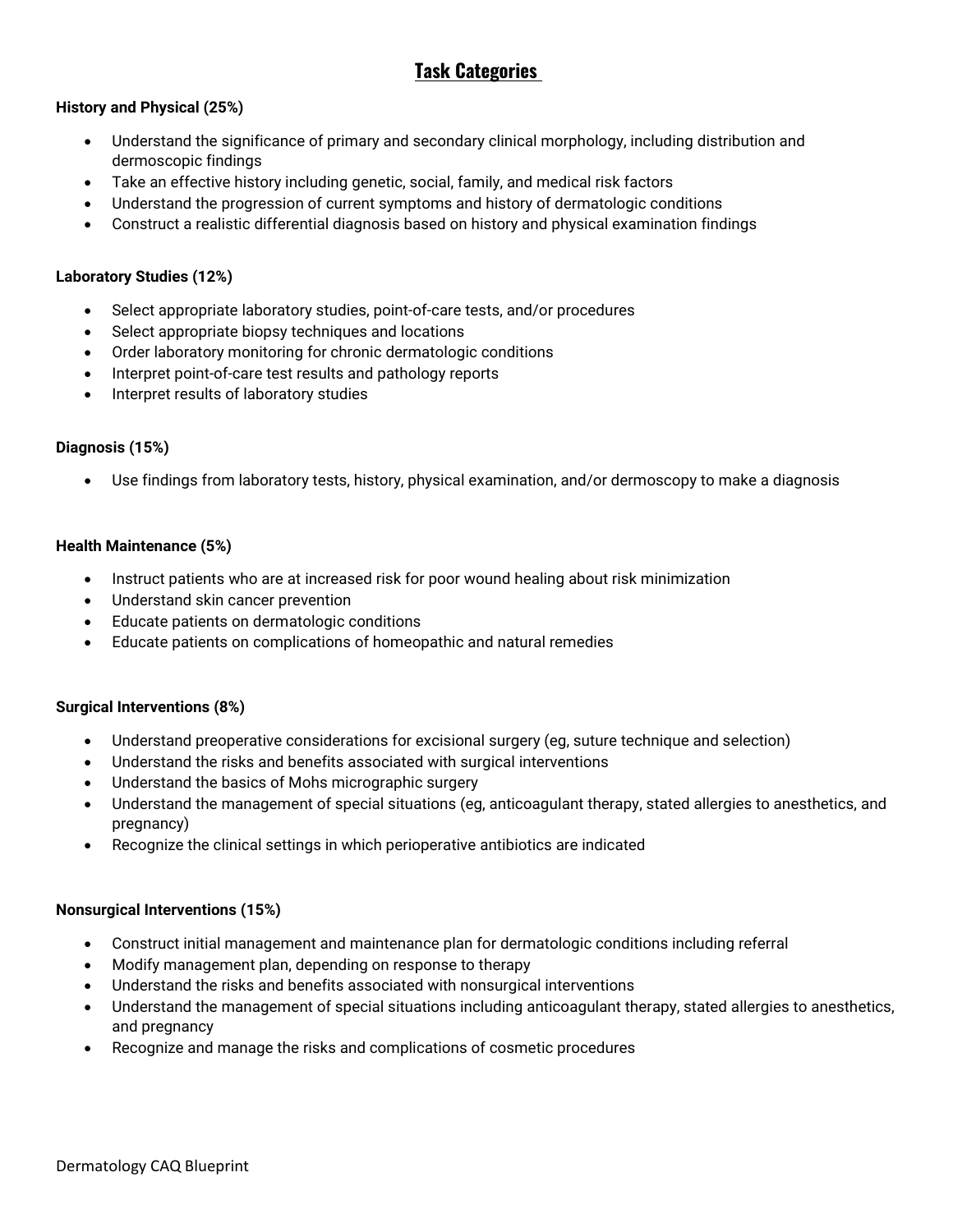#### **Pharmacology (15%)**

- Understand the fundamentals of pharmacology relevant to dermatology
- Understand the proper use of topical and systemic therapies
- Understand the indications and contraindications of topical and systemic therapies
- Understand the adverse effects and monitoring of topical and systemic therapies
- Understand the management of special situations including anticoagulant therapy, stated allergies to anesthetics, and pregnancy
- Understand the mechanisms and complications of cosmetic medications that also have medical applications

#### **Scientific Concepts (5%)**

- Understand the fundamental pathophysiology, exacerbating factors, and associations of common skin conditions
- Understand the fundamentals of carcinogenesis relevant to dermatology
- Understand the fundamentals of embryology relevant to dermatology
- Understand the fundamentals of epidemiology and public health relevant to dermatology
- Understand the fundamentals of genetics relevant to dermatology
- Understand the fundamentals of immunology, inflammation, and wound healing relevant to dermatology
- Understand the fundamentals of photobiology relevant to dermatology
- Understand the fundamentals of the structure and function of the skin
- Understand the essential elements of oncology related to surgical dermatology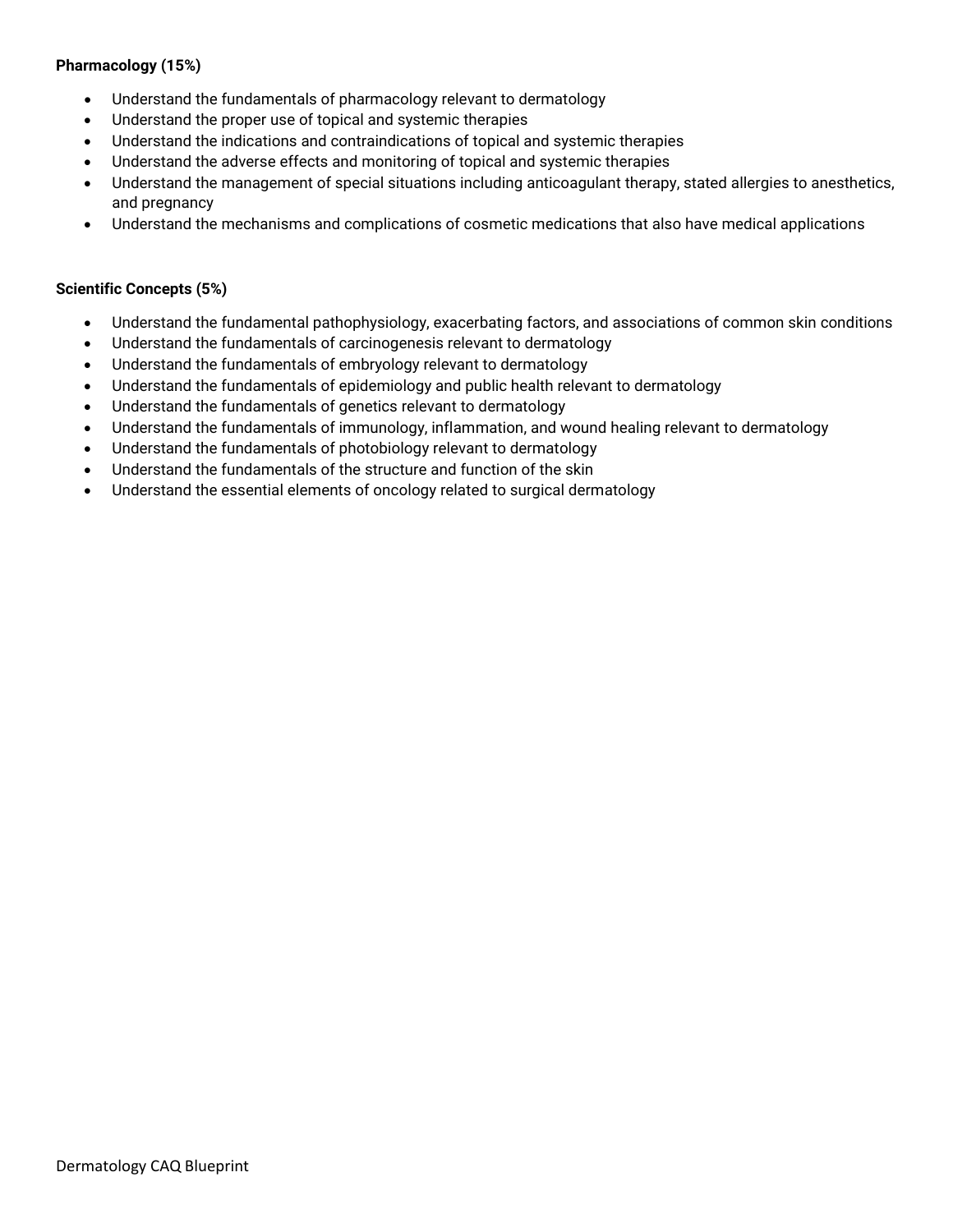# **Medical Content Categories**

## *Inflammatory Dermatoses (11%)*

- CARP
- Chilblains (pernio)
- Chondrodermatitis nodularis helicis
- Contact dermatitis
- Diaper rash
- Dyshidrotic eczema
- Erythema multiforme
- Erythema nodosum
- Granuloma annulare
- Ichthyosis vulgaris
- Lichen planus
- Morbilliform drug eruption
- Pigmented purpura
- Prurigo nodularis
- Pyoderma gangrenosum
- Small vessel vasculitis
- Sweet syndrome/neutrophilic dermatosis
- Vitiligo

### *Psoriasis and Other Papulosquamous Diseases (10%)*

- Atopic dermatitis
- Grover disease
- Keratosis pilaris
- Lichen nitidus
- Lichen striatus
- Nummular dermatitis
- Parapsoriasis (small plaque and large plaque)
- Pityriasis lichenoides chronica
- Pityriasis rosea
- Pityriasis rubra pilaris
- Psoriasis
- Seborrheic dermatitis

### *Precancerous Lesions and Nonmelanoma Skin Cancer (9%)*

- Actinic keratosis
- Basal cell carcinoma
- Merkel cell
- Squamous cell carcinoma, including KA and in-situ

## *Acne, Rosacea, and Related Disorders (8%)*

- Acne vulgaris
- Dissecting cellulitis
- **Folliculitis**
- Hidradenitis suppurativa
- Hyperhidrosis
- Neonatal cephalic pustulosis
- Perioral dermatitis
- Rosacea

## *Nevi and Melanoma (8%)*

- Becker nevus
- Blue nevus
- Melanoma
- Nevocellular nevus and atypical nevus
- Nevus sebaceus
- Nevus spilus

## *Infectious Dermatoses (6%)*

- Candidiasis
- Cellulitis
- Diaper rash
- Eczema herpeticum
- Hand-foot-mouth disease
- Herpes simplex
- Herpes zoster
- Impetigo
- Molluscum contagiosum
- Onychomycosis
- Pitted keratolysis
- Sporotrichosis
- Syphilis
- Tinea versicolor
- Tinea (capitis, corporis, cruris, faciei, manuum, pedis)
- Varicella
- Wart

## *Hypersensitivity Reactions (5%)*

- Acute generalized exanthematous pustulosis
- Contact dermatitis
- Fixed drug eruption
- Lichenoid drug eruption
- Phototoxic/photoallergic eruption
- Polymorphous light eruption